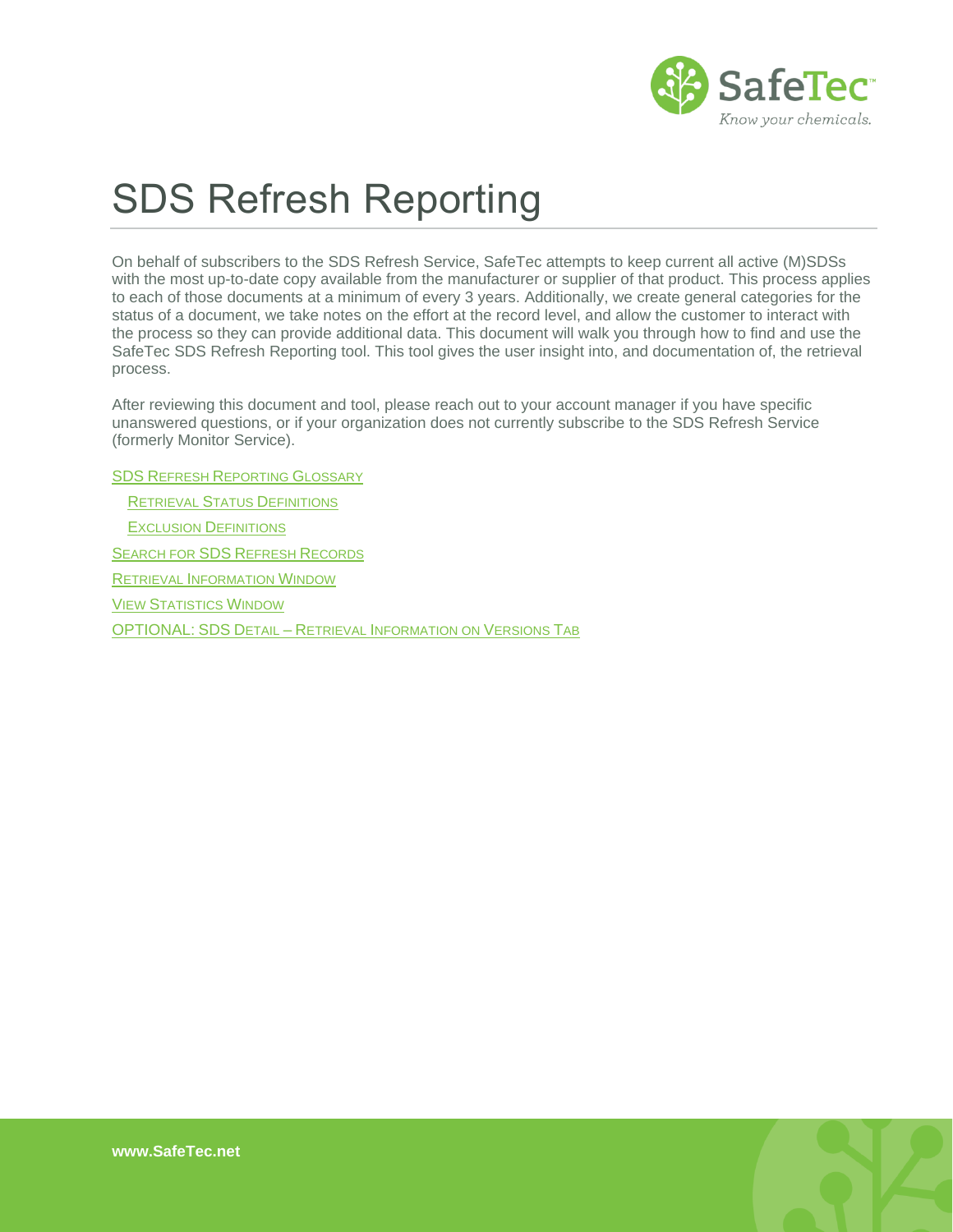

## <span id="page-1-0"></span>**SDS Refresh Reporting Glossary**

The SDS Refresh Report tool organizes documents into four categories that represent the 12 potential statuses, or progress, of each document in the retrieval effort. These categories are defined in the table below.

### <span id="page-1-1"></span>**Retrieval Status Definitions**

| <b>Category</b> | <b>Status</b>                                         | <b>Definition</b>                                                                                                                                                                                                                                                                     |
|-----------------|-------------------------------------------------------|---------------------------------------------------------------------------------------------------------------------------------------------------------------------------------------------------------------------------------------------------------------------------------------|
|                 | Complete -<br><b>Discontinued Product</b>             | Attempts were made to retrieve a new (M)SDS, but the manufacturer has indicated<br>that the product has been discontinued and a newer version is unavailable                                                                                                                          |
|                 | Complete -<br>Manufacturer Does Not<br>Exist          | Attempts were made to locate the manufacturer indicated on the original document,<br>but no manufacturer could be found matching the name listed on the record.                                                                                                                       |
| Complete        | Complete - Most<br><b>Current MSDS</b>                | Attempts were made to retrieve a new (M)SDS, but the available document version<br>matches the original document and a newer version is not available or viewed as an<br>acceptable replacement.                                                                                      |
|                 | Complete - Not a<br>Reportable Product                | Attempts were made to retrieve a (M)SDS for the specified product, but the<br>manufacturer has indicated that a document is not required.                                                                                                                                             |
|                 | Complete - New<br>Version Acquired                    | The retrieval attempt resulted in successfully acquiring a new version of the original<br>document.                                                                                                                                                                                   |
| In Progress     | In Progress - In<br><b>Retrieval Queue</b>            | The record is in an active retrieval effort and attempts will, or have been made to<br>acquire a new document.                                                                                                                                                                        |
|                 | Suspended-<br><b>Authorization Letter</b><br>Required | The manufacturer has requested an Authorization Letter before they will release<br>requested documents. An Authorization Letter was not found on file or the customer<br>did not supply one.                                                                                          |
|                 | Suspended - Customer<br>Follow Up                     | Additional information about the specific product must be supplied before the<br>document can be successfully retrieved (e.g. Product Number, Color, UPC, etc.).                                                                                                                      |
| Suspended       | Suspended-<br>Manufacturer Not<br>Responding          | Multiple attempts have been made to contact the manufacturer directly to request a<br>document. The manufacturer either failed to respond or could not be reached by<br>phone, email, or FAX.                                                                                         |
|                 | Suspended-<br>Manufacturer Won't<br>Release           | The manufacturer has a policy to not release (M)SDSs to 3rd party vendors or that<br>the customer we are requesting a document for has not purchased from them<br>recently and is therefore not considered a current customer and, subsequently, they<br>will not release the (M)SDS. |
|                 | Suspended-<br><b>Requested Format</b><br>Unavailable  | The manufacturer does not have the (M)SDS in the format that we requested (e.g.<br>unsupported language or document format)                                                                                                                                                           |
| None            | None                                                  | No attempts have been made at this time to retrieve a newer revision of this<br>document.                                                                                                                                                                                             |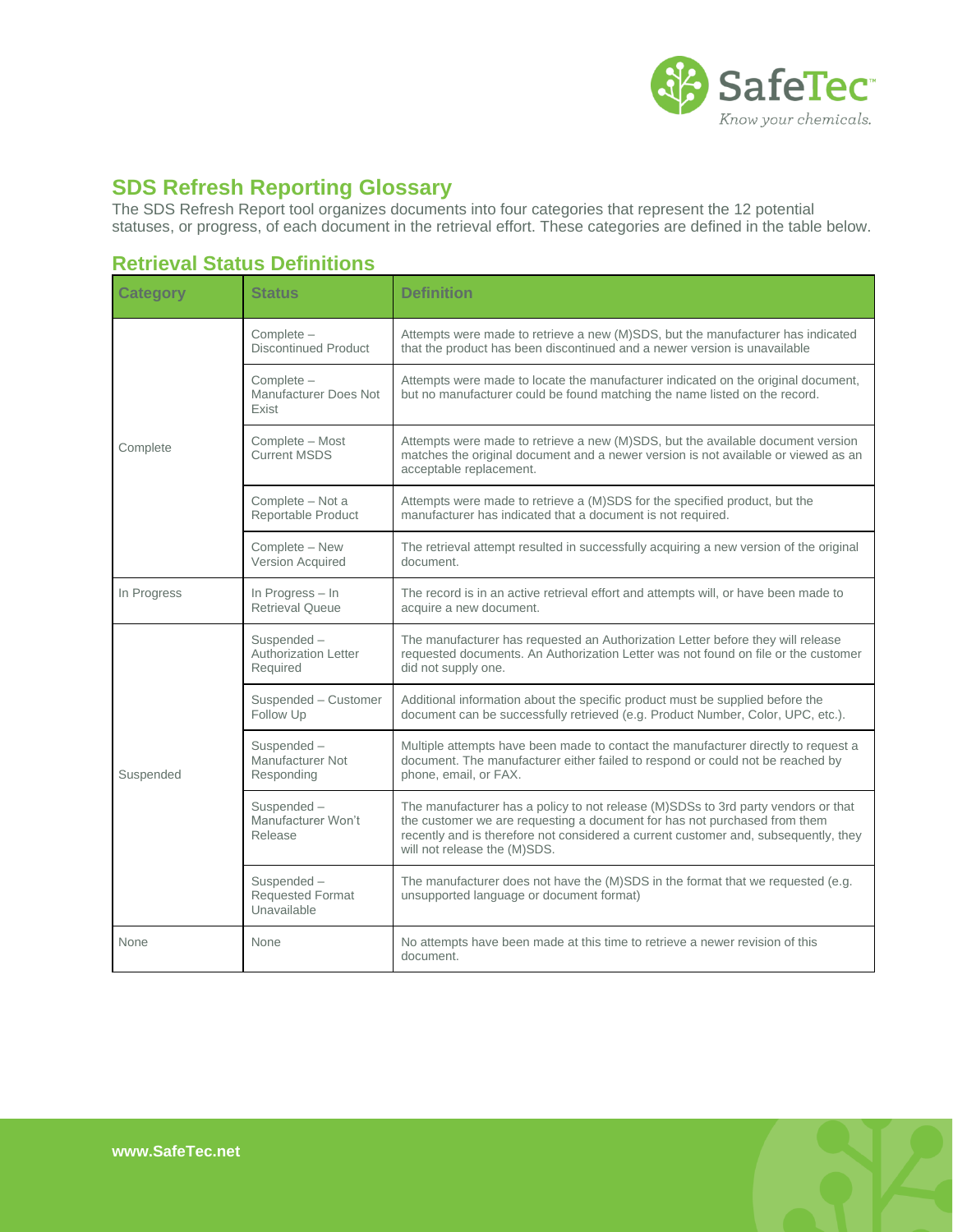

When deciding what documents in your active collection need to be refreshed, SafeTec will filter and exclude some documents from a new retrieval effort. These decisions are based on document attributes that indicate the retrieval effort would fail or is unnecessary, and some attributes may have been created from an earlier retrieval attempt. These exclusions are defined in the table below.

#### <span id="page-2-0"></span>**Exclusion Definitions**

| <b>Exclusion</b>                                     | <b>Definition</b>                                                                                                                                                                                                                                                                          |
|------------------------------------------------------|--------------------------------------------------------------------------------------------------------------------------------------------------------------------------------------------------------------------------------------------------------------------------------------------|
| Document With Limited<br>Visibility                  | Document was excluded from the SDS Refresh project if the document Visibility was set to Limited,<br>often indicated it was still in an approval process or needed additional processing.                                                                                                  |
| Manufacturer Flagged No 3rd<br><b>Party Requests</b> | Document was excluded from SDS Refresh project if the Manufacturer has indicated that they will not<br>respond to 3rd party requests from vendors such as SafeTec. The list of Manufacturers that are<br>flagged as such are vetted and reviewed periodically by SafeTec Operations staff. |
| <b>Critical Document Attribute</b><br>Exists         | Document was excluded from SDS Refresh project if the document had one of the attributes captured<br>listed in the table in the section titled 'Critical Document Attributes'.                                                                                                             |
| Manufacturer Flagged Out of<br><b>Business</b>       | Document was excluded from SDS Refresh project if the Manufacturer has been identified as being<br>Out of Business. The list of Manufacturers that are flagged as such are vetted and reviewed<br>periodically by SafeTec Operations staff.                                                |
| <b>Product Discontinued</b>                          | Document was excluded from SDS Refresh project if the Manufacturer has indicated that the material<br>or product is no longer being manufactured or distributed.                                                                                                                           |

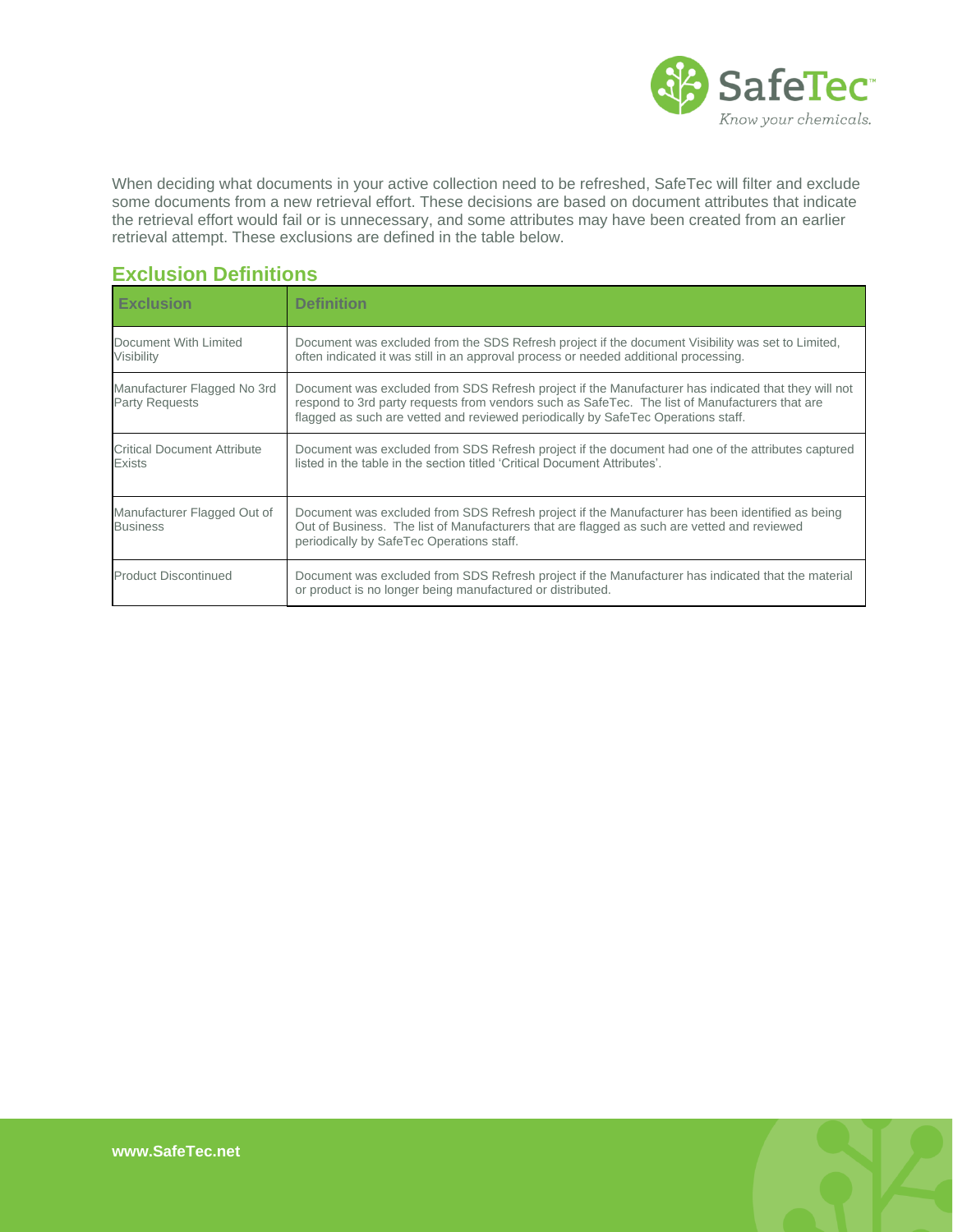

# <span id="page-3-0"></span>**Search for SDS Refresh Records**

1. From the main menu, click the **SDS Refresh Reporting** button.

SDS Refresh Reporting

2. The **SDS Refresh Reporting** tool will open to the search page. SafeTec recommends using the various search filters to reduce the time to load results. For example, using the **Category** dropdown to search for **Complete** documents, will show an additional field for **Type** (Status), and you can further refine your criteria. The default search will return all active and fully visible documents in your system, for all retrieval categories.

|                                 | SDS Management System   Main Menu   Help   Sign Out   My Submissions                                                                      | <b>Welcome SAFETEC SAFETEC</b> |  |  |  |  |  |  |
|---------------------------------|-------------------------------------------------------------------------------------------------------------------------------------------|--------------------------------|--|--|--|--|--|--|
| Menu > SDS Refresh Reporting    |                                                                                                                                           |                                |  |  |  |  |  |  |
|                                 | • Searching with default search criteria values may result in slower search speeds. Please provide more criteria to increase performance. |                                |  |  |  |  |  |  |
| <b>Product Name</b>             |                                                                                                                                           |                                |  |  |  |  |  |  |
| <b>Manufacturer</b>             |                                                                                                                                           |                                |  |  |  |  |  |  |
| <b>Manufacturer Product No.</b> |                                                                                                                                           |                                |  |  |  |  |  |  |
| <b>SDS Number</b>               |                                                                                                                                           |                                |  |  |  |  |  |  |
| Category                        | Complete                                                                                                                                  |                                |  |  |  |  |  |  |
| <b>Type</b>                     |                                                                                                                                           |                                |  |  |  |  |  |  |
| <b>Active / Archived Status</b> | <b>New Document Retrieved</b>                                                                                                             |                                |  |  |  |  |  |  |
| <b>Visibility</b>               | Discontinued Product                                                                                                                      |                                |  |  |  |  |  |  |
| <b>Facility</b>                 | Manufacturer Does Not Exist<br><b>Most Current MSDS</b>                                                                                   |                                |  |  |  |  |  |  |
| <b>Date Updated</b>             | New Version Acquired<br>Not a Reportable Product                                                                                          |                                |  |  |  |  |  |  |
| isearch                         | Pending Data Capture<br><b>Customer Submitted</b>                                                                                         |                                |  |  |  |  |  |  |
|                                 |                                                                                                                                           |                                |  |  |  |  |  |  |

Main Menu | Help | Privacy Statement | Acceptable Use Policy | Sign Out Copyright @ 2007-2017 Safetec Compliance Systems, Inc. All rights reserved.

3. After you have selected your search criteria, click the **Search** button to see the results.



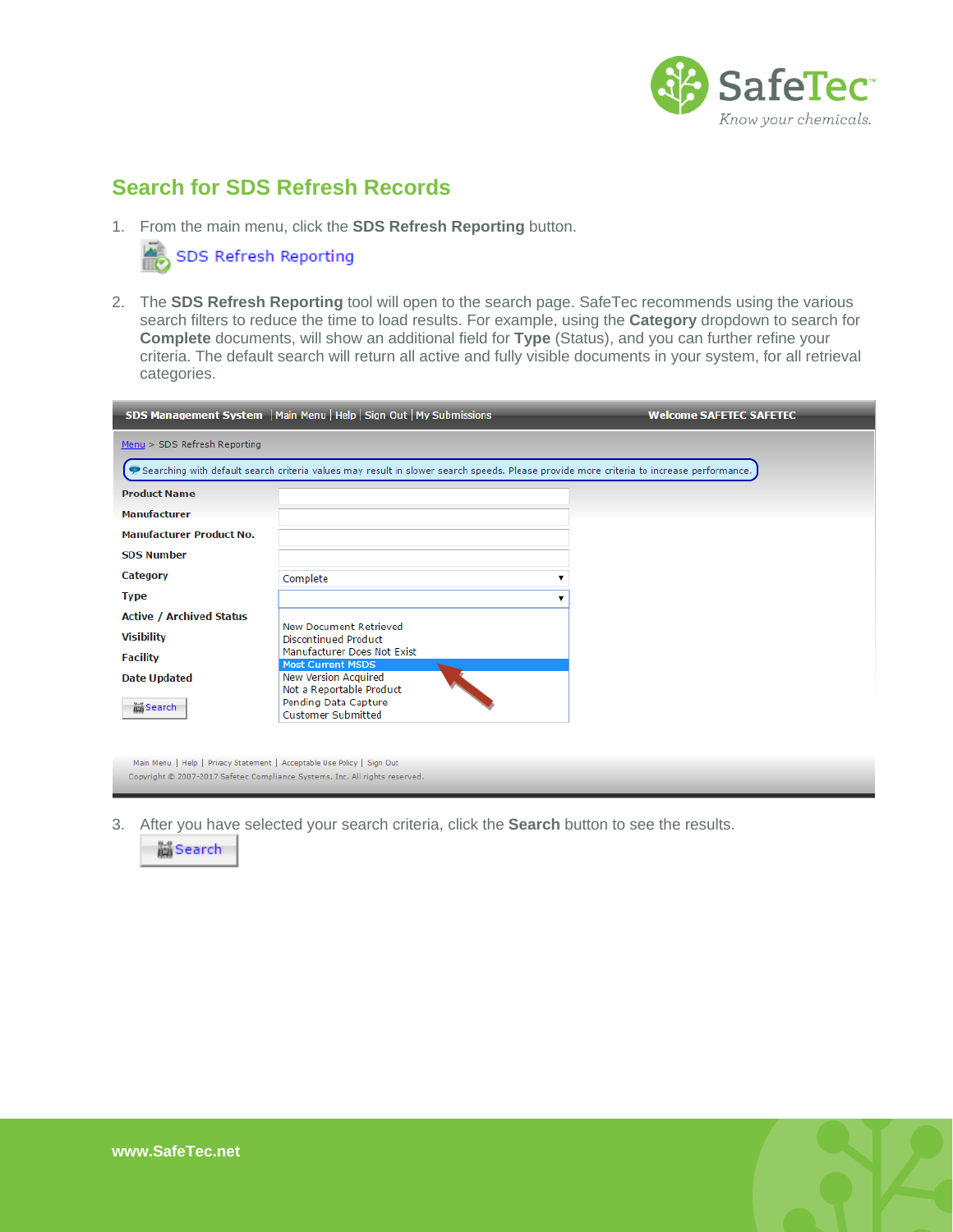

4. The search results grid will display the documents groups by the **Category** field, which can be sorted. Follow the PDF icon link or the Product Name link to view the document or the SDS Detail page, respectively.

| <b>SDS Refresh Report</b>                        |                                                                         |                               |                             |                             |           |  |  |
|--------------------------------------------------|-------------------------------------------------------------------------|-------------------------------|-----------------------------|-----------------------------|-----------|--|--|
| 图 Export to Excel<br>View Statistics             |                                                                         |                               |                             |                             |           |  |  |
| <b>O</b> of 154 <b>O</b><br>© Page<br>$^{\circ}$ |                                                                         |                               |                             |                             |           |  |  |
| <b>SDS Product Name</b>                          | <b>Manufacturer</b>                                                     | <b>Date</b><br><b>Updated</b> | <b>SDS</b><br><b>Number</b> | <b>Active Category Type</b> |           |  |  |
| PHOSPHORIC ACID<br>ᆺ                             | Mallinckrodt Baker, Inc.                                                |                               | SDS-001461                  | None                        | Show Info |  |  |
| Unknown Product Name                             | <b>U<sub>N</sub></b> Street Manufacturer                                |                               | SDS-001580                  | None                        | Show Info |  |  |
| <b>BORIC ACID</b><br>ᅐ                           | Mallinckrodt Baker, Inc.                                                |                               | SDS-001292                  | None                        | Show Info |  |  |
|                                                  | UNIGLOW F6HF Yellow F6HF Sandy Brae Laboratories, Inc.                  |                               | SDS-001802                  | None                        | Show Info |  |  |
| <b>Hafnium</b><br>ᆺ                              | Sigma-Aldrich Corp.                                                     |                               | SDS-000719                  | None                        | Show Info |  |  |
| 2-BUTOXYETHANOL                                  | Mallinckrodt Baker, Inc.                                                |                               | SDS-001712                  | None                        | Show Info |  |  |
| Brush-on/Blue Block<br>ᅐ                         | Hercules Chemical Co., Inc.                                             |                               | SDS-001589                  | None                        | Show Info |  |  |
| 2-Hydroxyethyl<br>methacrylate                   | Sigma-Aldrich Corp.                                                     |                               | SDS-001917                  | None                        | Show Info |  |  |
| <b>ANTIFREEZE COOLANT</b>                        | CSD (Chemical Specialists & Development) aka Startex Chemicals,<br>Inc. |                               | SDS-002114                  | None                        | Show Info |  |  |
| 3M Primer 94                                     | 3M (Minnesota Mining & Mfg.)                                            |                               | SDS-000591                  | None                        | Show Info |  |  |
|                                                  | <b>O</b> of 154 <b>Q</b><br>© Page<br>۵                                 |                               |                             |                             |           |  |  |
| 1,533 records                                    |                                                                         |                               |                             |                             |           |  |  |

5. Click the **Show Info** button on the right of records you want to review in more detail.

| <b>SDS Refresh Report</b>            |                                                                         |                               |                             |               |                             |           |  |  |
|--------------------------------------|-------------------------------------------------------------------------|-------------------------------|-----------------------------|---------------|-----------------------------|-----------|--|--|
| Export to Excel 4 View Statistics    |                                                                         |                               |                             |               |                             |           |  |  |
| <b>O</b> of 154 <b>O</b><br>© © Page |                                                                         |                               |                             |               |                             |           |  |  |
| <b>SDS Product Name</b>              | <b>Manufacturer</b>                                                     | <b>Date</b><br><b>Updated</b> | <b>SDS</b><br><b>Number</b> |               | <b>Active Category Type</b> |           |  |  |
| PHOSPHORIC ACID                      | Mallinckrodt Baker, Inc.                                                |                               | SDS-001461                  | $\mathcal{A}$ | None                        | Show Info |  |  |
| Unknown Product Name                 | Unknown Manufacturer                                                    |                               | SDS-001580                  |               | None                        | Show Info |  |  |
| <b>BORIC ACID</b>                    | Mallinckrodt Baker, Inc.                                                |                               | SDS-001292                  |               |                             | Show Info |  |  |
|                                      | UNIGLOW F6HF Yellow F6HF Sandy Brae Laboratories, Inc.                  |                               | SDS-001802                  |               | None                        | Show Info |  |  |
| <b>Hafnium</b><br>ᆺ                  | Sigma-Aldrich Corp.                                                     |                               | SDS-000719                  |               | None                        | Show Info |  |  |
| 2-BUTOXYETHANOL                      | Mallinckrodt Baker, Inc.                                                |                               | SDS-001712                  |               | None                        | Show Info |  |  |
| Brush-on/Blue Block<br>ᅐ             | Hercules Chemical Co., Inc.                                             |                               | SDS-001589                  |               | None                        | Show Info |  |  |
| 2-Hydroxyethyl<br>methacrylate       | Sigma-Aldrich Corp.                                                     |                               | SDS-001917                  |               | None                        | Show Info |  |  |
| <b>ANTIFREEZE COOLANT</b>            | CSD (Chemical Specialists & Development) aka Startex Chemicals,<br>Inc. |                               | SDS-002114                  |               | None                        | Show Info |  |  |
| 3M Primer 94                         | 3M (Minnesota Mining & Mfg.)                                            |                               | SDS-000591                  |               | None                        | Show Info |  |  |
|                                      | <b>O</b> of 154 <b>Q Q</b><br><b>◎ ◎ Page</b>                           |                               |                             |               |                             |           |  |  |
| 1,533 records                        |                                                                         |                               |                             |               |                             |           |  |  |

### <span id="page-4-0"></span>**Retrieval Information Window**

A **Retrieval Information** window will open when a user clicks the **Show Info** button. This window displays additional information on the retrieval record including: basic information, retrieval information, and retrieval notes. Users can take several actions within this window including create and save User Notes, Attach Documents to circumvent retrieval effort, and View SDS Detail for the current record. **Date Created** indicates when the retrieval effort for the document was created, and the **Date Updated** indicates when the last change was made by SafeTec.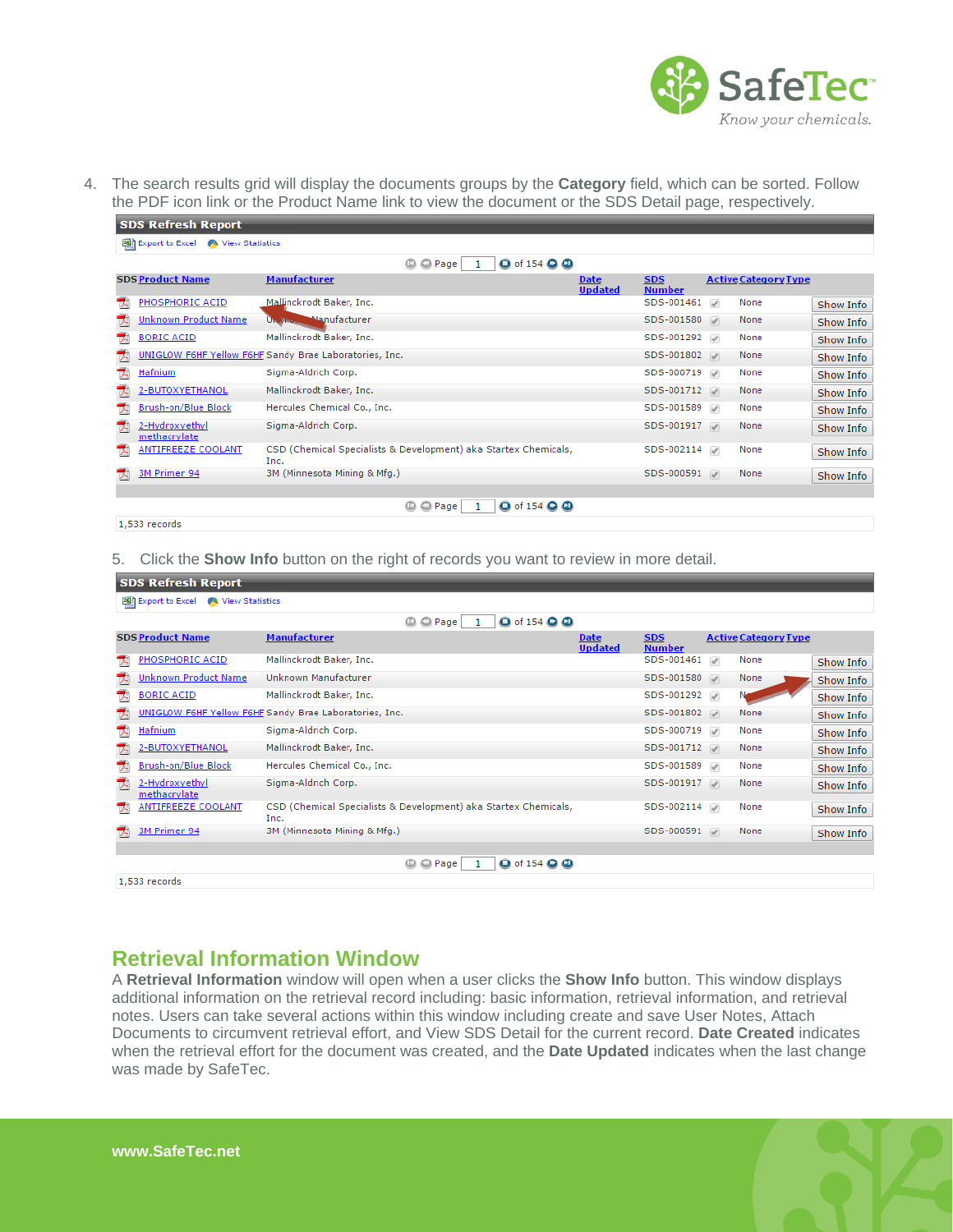

1. To create **User Notes**, click inside the text box, type the notes you wants stored with the record, and click the **Save** button. An important distinction - **User Notes** are created and saved by the customer, while the SafeTec team creates the **Notes** in the grid.

| <b>Basic Information</b>                                      |                                                                                                                                                                                                                                         |  |                               |
|---------------------------------------------------------------|-----------------------------------------------------------------------------------------------------------------------------------------------------------------------------------------------------------------------------------------|--|-------------------------------|
| <b>Product Name</b>                                           | SODIUM BICARBONATE                                                                                                                                                                                                                      |  |                               |
| <b>Manufacturer</b>                                           | Church & Dwight Co., Inc.                                                                                                                                                                                                               |  |                               |
| <b>Manufacturer Division</b>                                  |                                                                                                                                                                                                                                         |  |                               |
| <b>Revision Date</b>                                          | 1/20/2009                                                                                                                                                                                                                               |  |                               |
| <b>Product Number</b>                                         |                                                                                                                                                                                                                                         |  |                               |
| <b>SDS Retrieval Status</b>                                   | <b>Most Current MSDS</b>                                                                                                                                                                                                                |  |                               |
| <b>Retrieval Information</b>                                  |                                                                                                                                                                                                                                         |  |                               |
| <b>Date Created</b>                                           | 2/22/2017                                                                                                                                                                                                                               |  |                               |
| <b>Date Updated</b>                                           | 2/28/2017                                                                                                                                                                                                                               |  |                               |
| <b>Completed</b>                                              | Yes                                                                                                                                                                                                                                     |  |                               |
| <b>Notes</b>                                                  |                                                                                                                                                                                                                                         |  |                               |
|                                                               |                                                                                                                                                                                                                                         |  | <b>Date</b><br><b>Created</b> |
|                                                               | 2017] Original Database MSDS and Mfg. website MSDS are of same revision date and Non GHS format. So marked as "Complete: Most 2/28/2017<br>2017] Vendor verified that this is the most current copy of the (M)SDS with the manufacturer |  | 2/28/2017                     |
| <b>Notes</b><br>Current MSDS available".<br><b>User Notes</b> |                                                                                                                                                                                                                                         |  |                               |
| <b>Attach Document</b><br>Attach Document                     |                                                                                                                                                                                                                                         |  |                               |

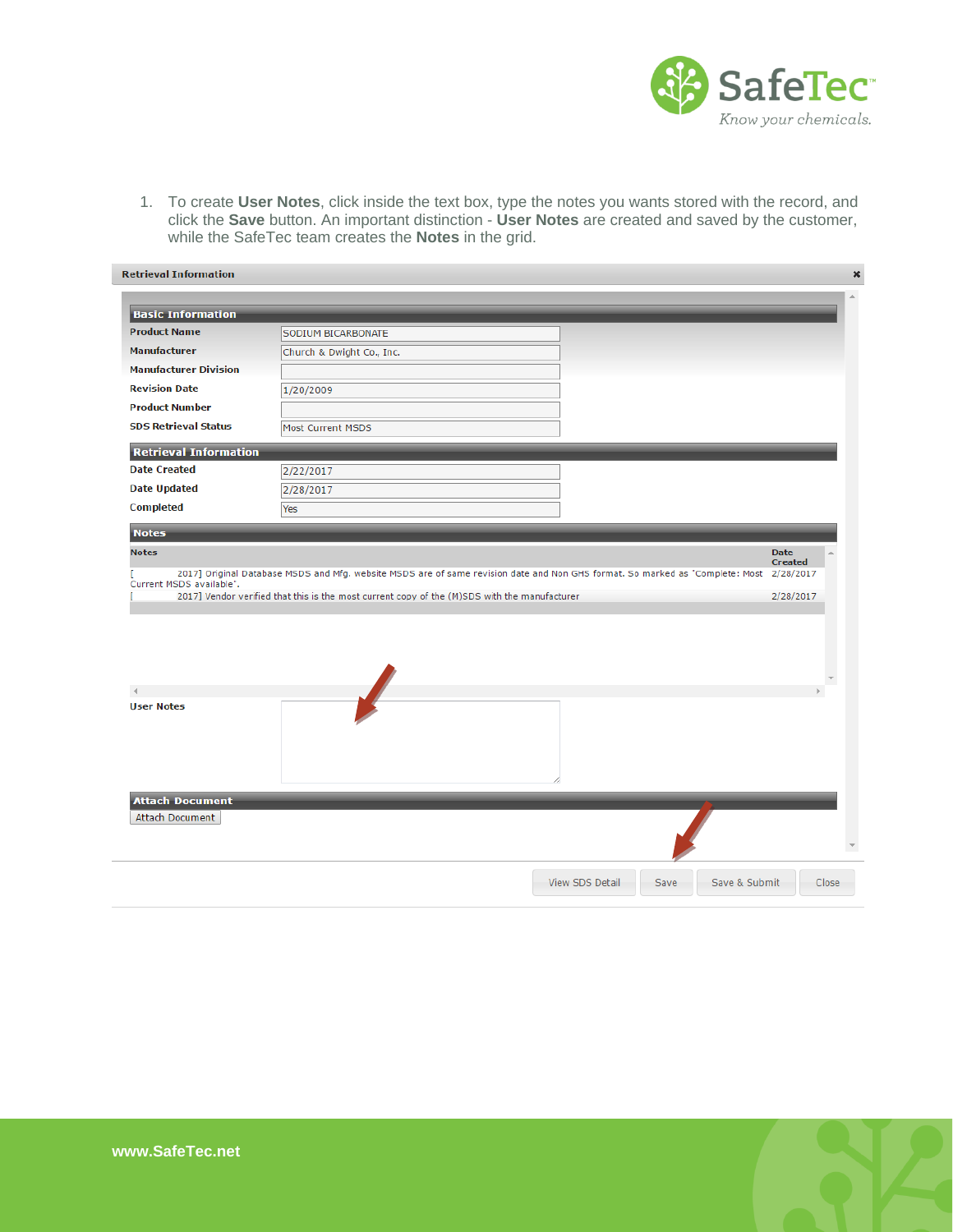

2. To submit a new revision of the record, which is always faster than a retrieval if you have the document, click the Attach Document button, find the new PDF on your computer, and then click the **Save & Submit** button in the lower right corner of the window. This feature is useful if the retrieval effort is on going, but the customer already has received a new version from the manufacturer.

| <b>Retrieval Information</b> |                                                                                                                               |                                |                               |  |
|------------------------------|-------------------------------------------------------------------------------------------------------------------------------|--------------------------------|-------------------------------|--|
|                              |                                                                                                                               |                                |                               |  |
| <b>Basic Information</b>     |                                                                                                                               |                                |                               |  |
| <b>Product Name</b>          | SODIUM BICARBONATE                                                                                                            |                                |                               |  |
| <b>Manufacturer</b>          | Church & Dwight Co., Inc.                                                                                                     |                                |                               |  |
| <b>Manufacturer Division</b> |                                                                                                                               |                                |                               |  |
| <b>Revision Date</b>         | 1/20/2009                                                                                                                     |                                |                               |  |
| <b>Product Number</b>        |                                                                                                                               |                                |                               |  |
| <b>SDS Retrieval Status</b>  | Most Current MSDS                                                                                                             |                                |                               |  |
| <b>Retrieval Information</b> |                                                                                                                               |                                |                               |  |
| <b>Date Created</b>          | 2/22/2017                                                                                                                     |                                |                               |  |
| <b>Date Updated</b>          | 2/28/2017                                                                                                                     |                                |                               |  |
| <b>Completed</b>             | Yes                                                                                                                           |                                |                               |  |
| <b>Notes</b>                 |                                                                                                                               |                                |                               |  |
|                              |                                                                                                                               |                                |                               |  |
| <b>Notes</b>                 |                                                                                                                               |                                | <b>Date</b><br><b>Created</b> |  |
|                              | 2017] Original Database MSDS and Mfg. website MSDS are of same revision date and Non GHS format. So marked as "Complete: Most |                                | 2/28/2017                     |  |
| Current MSDS available".     | 2017] Vendor verified that this is the most current copy of the (M)SDS with the manufacturer                                  |                                | 2/28/2017                     |  |
|                              |                                                                                                                               |                                |                               |  |
|                              |                                                                                                                               |                                |                               |  |
|                              |                                                                                                                               |                                |                               |  |
|                              |                                                                                                                               |                                |                               |  |
|                              |                                                                                                                               |                                |                               |  |
|                              |                                                                                                                               |                                |                               |  |
|                              |                                                                                                                               |                                |                               |  |
|                              |                                                                                                                               |                                |                               |  |
|                              |                                                                                                                               |                                |                               |  |
|                              |                                                                                                                               |                                |                               |  |
|                              |                                                                                                                               |                                |                               |  |
|                              |                                                                                                                               |                                |                               |  |
| <b>User Notes</b>            |                                                                                                                               |                                |                               |  |
|                              |                                                                                                                               |                                |                               |  |
| <b>Attach Document</b>       |                                                                                                                               |                                |                               |  |
| Attach Document              |                                                                                                                               |                                |                               |  |
|                              |                                                                                                                               |                                |                               |  |
|                              |                                                                                                                               |                                |                               |  |
|                              |                                                                                                                               | <b>View SDS Detail</b><br>Save | Save & Submit<br>Close        |  |

3. Click the **View SDS Detail** button if you wish to view the current SDS Detail for the record. Clicking this button will open the SDS Detail in a new tab, and you may have to allow pop-ups in your browser for this to occur.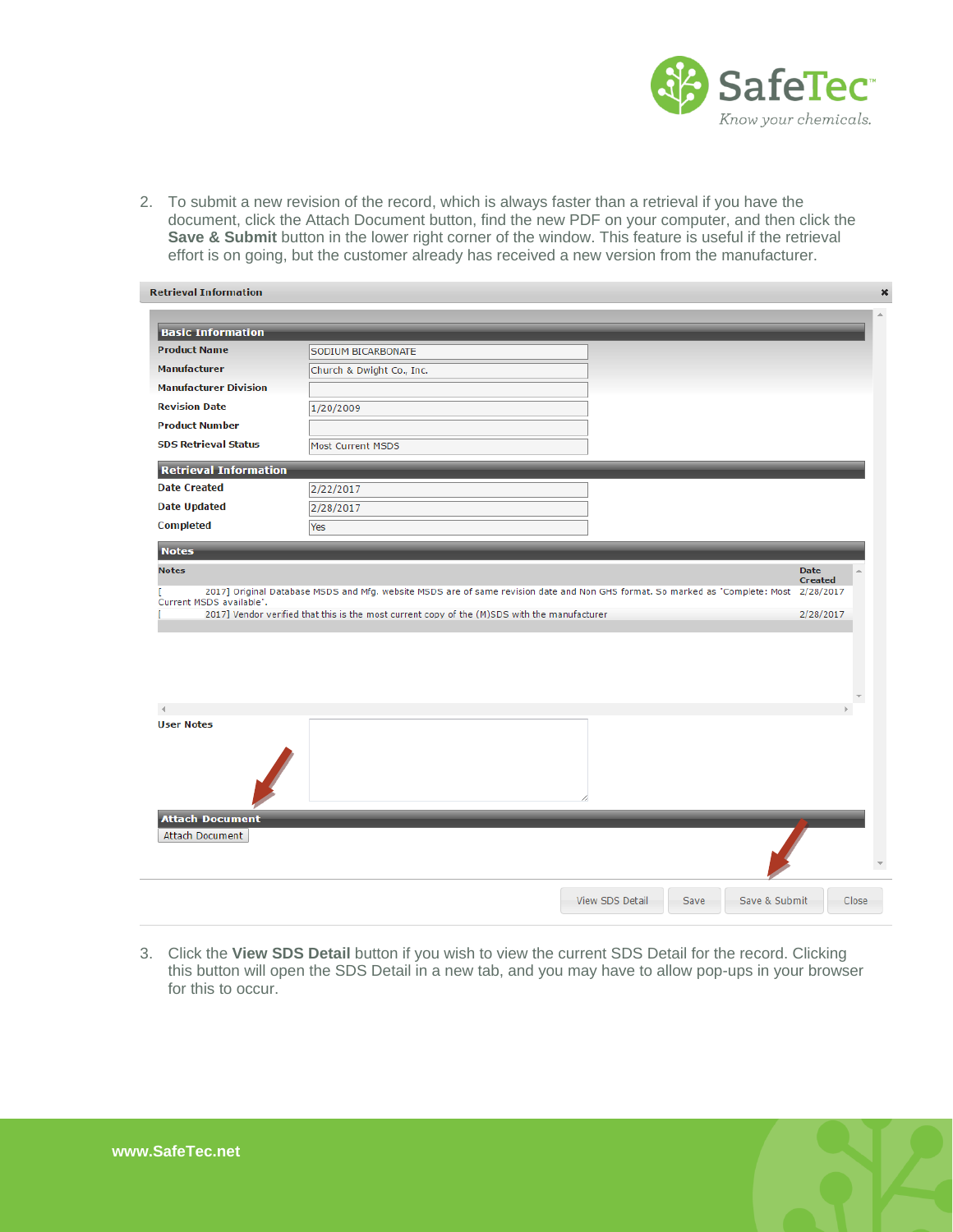

4. Click the **X** in the upper right or **Close** button in the lower right corner to close the **Retrieval Information** window.

| <b>Basic Information</b>                                                                                   |                                                                                                                                                                                                                               |  |                               |  |
|------------------------------------------------------------------------------------------------------------|-------------------------------------------------------------------------------------------------------------------------------------------------------------------------------------------------------------------------------|--|-------------------------------|--|
| <b>Product Name</b>                                                                                        | SODIUM BICARBONATE                                                                                                                                                                                                            |  |                               |  |
| <b>Manufacturer</b>                                                                                        | Church & Dwight Co., Inc.                                                                                                                                                                                                     |  |                               |  |
| <b>Manufacturer Division</b>                                                                               |                                                                                                                                                                                                                               |  |                               |  |
| <b>Revision Date</b>                                                                                       | 1/20/2009                                                                                                                                                                                                                     |  |                               |  |
| <b>Product Number</b>                                                                                      |                                                                                                                                                                                                                               |  |                               |  |
| <b>SDS Retrieval Status</b>                                                                                | <b>Most Current MSDS</b>                                                                                                                                                                                                      |  |                               |  |
| <b>Retrieval Information</b>                                                                               |                                                                                                                                                                                                                               |  |                               |  |
| <b>Date Created</b>                                                                                        | 2/22/2017                                                                                                                                                                                                                     |  |                               |  |
| <b>Date Updated</b>                                                                                        | 2/28/2017                                                                                                                                                                                                                     |  |                               |  |
| <b>Completed</b>                                                                                           | Yes                                                                                                                                                                                                                           |  |                               |  |
| <b>Notes</b>                                                                                               |                                                                                                                                                                                                                               |  |                               |  |
|                                                                                                            |                                                                                                                                                                                                                               |  | <b>Date</b><br><b>Created</b> |  |
|                                                                                                            | 2017] Original Database MSDS and Mfg. website MSDS are of same revision date and Non GHS format. So marked as "Complete: Most<br>2017] Vendor verified that this is the most current copy of the (M)SDS with the manufacturer |  | 2/28/2017<br>2/28/2017        |  |
|                                                                                                            |                                                                                                                                                                                                                               |  |                               |  |
|                                                                                                            |                                                                                                                                                                                                                               |  |                               |  |
|                                                                                                            |                                                                                                                                                                                                                               |  |                               |  |
|                                                                                                            |                                                                                                                                                                                                                               |  |                               |  |
|                                                                                                            |                                                                                                                                                                                                                               |  |                               |  |
|                                                                                                            |                                                                                                                                                                                                                               |  |                               |  |
|                                                                                                            |                                                                                                                                                                                                                               |  |                               |  |
|                                                                                                            |                                                                                                                                                                                                                               |  |                               |  |
|                                                                                                            |                                                                                                                                                                                                                               |  |                               |  |
|                                                                                                            |                                                                                                                                                                                                                               |  |                               |  |
| <b>Notes</b><br>Current MSDS available".<br><b>User Notes</b><br><b>Attach Document</b><br>Attach Document |                                                                                                                                                                                                                               |  |                               |  |

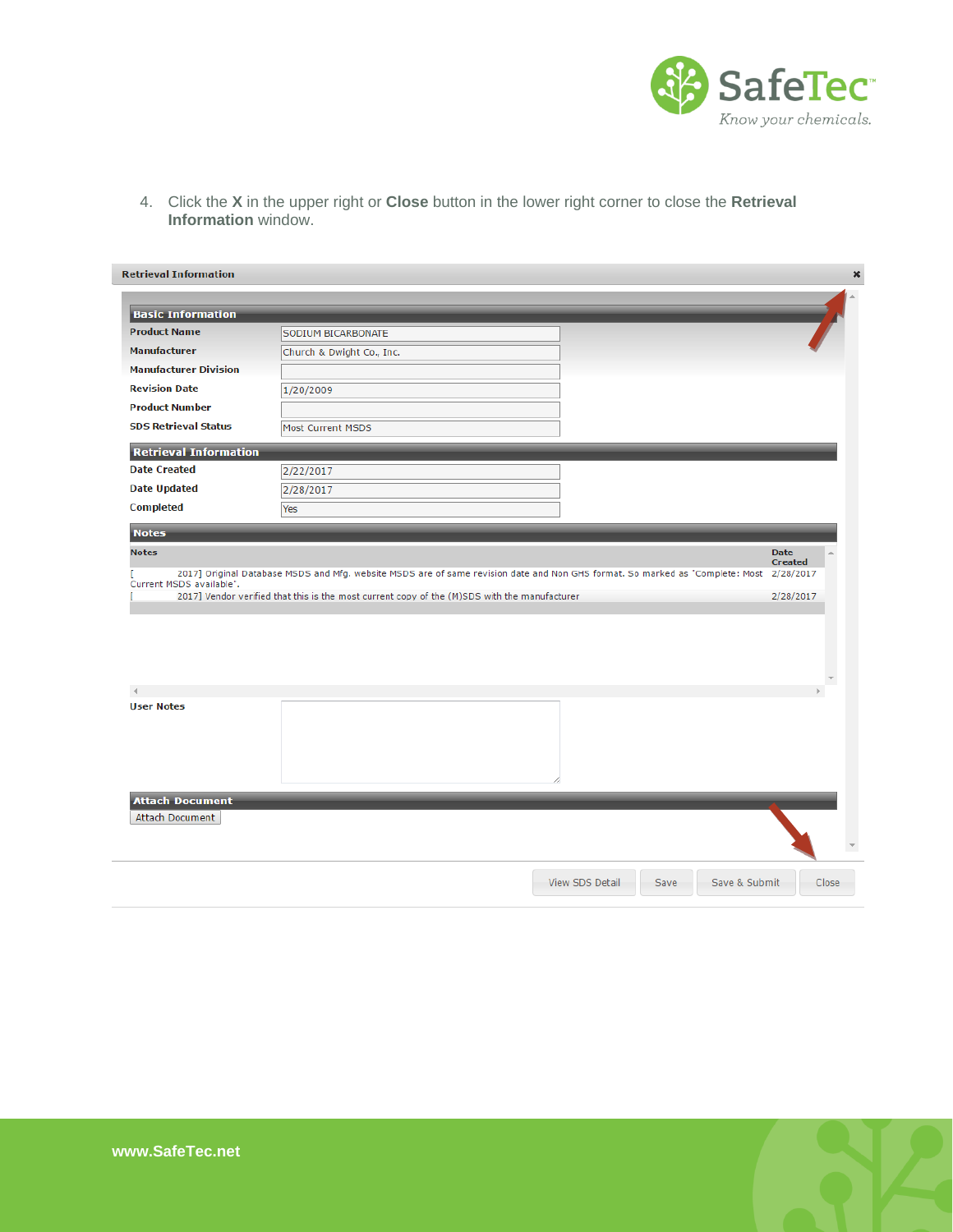

## <span id="page-8-0"></span>**View Statistics Window**

A different Retrieval Information window will open when a user clicks the  $\bullet$  View Statistics button from the Search Results grid. This window with show high-level statistics for the results of your search, and are most useful If you have returned a search of all categories. In this window the categories, types, and counts for each are displayed in a grid, and these values are rolled up and displayed in a pie chart by category. Filtering your results by category will also filter these statistics.